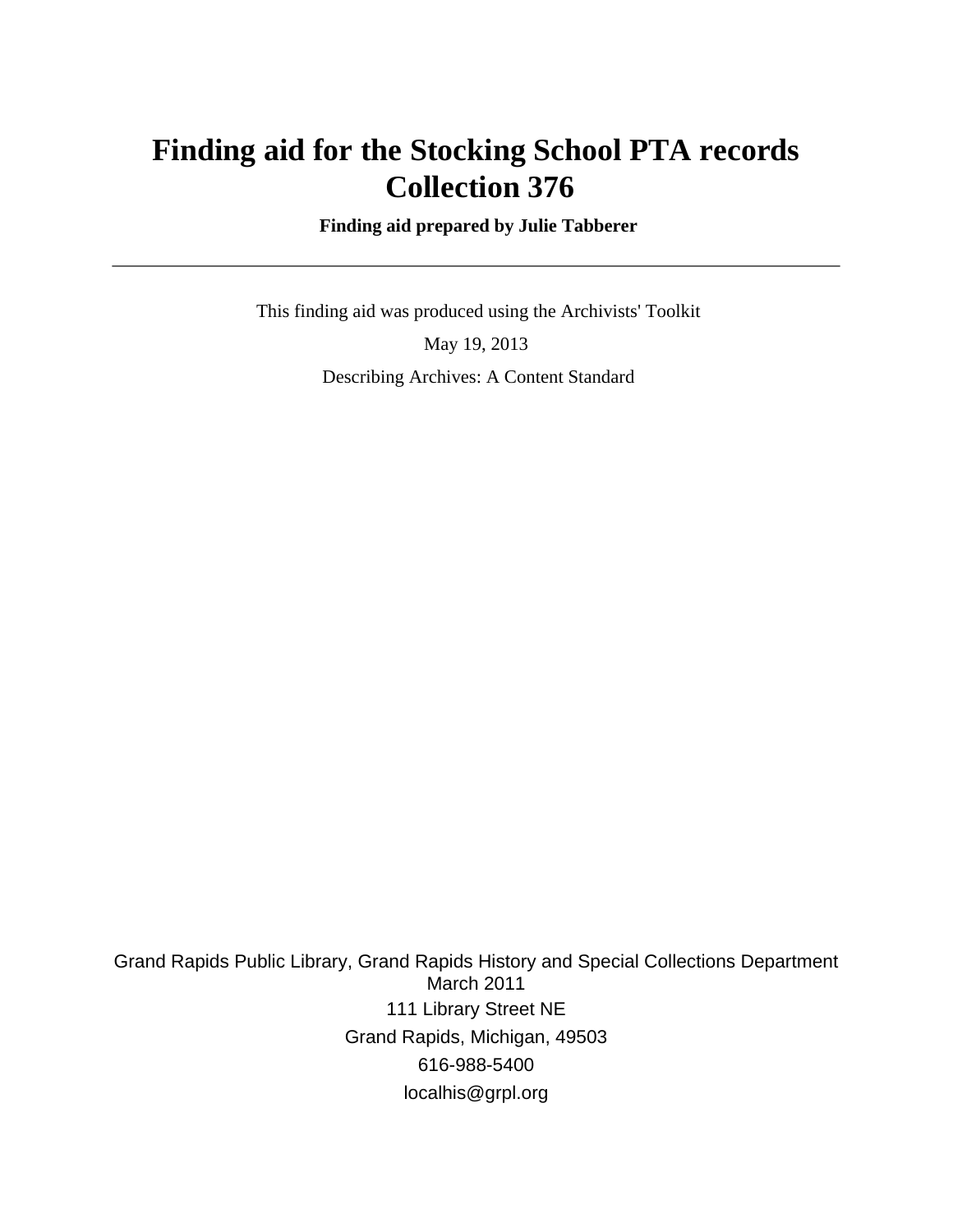# **Table of Contents**

 $\overline{\phantom{a}}$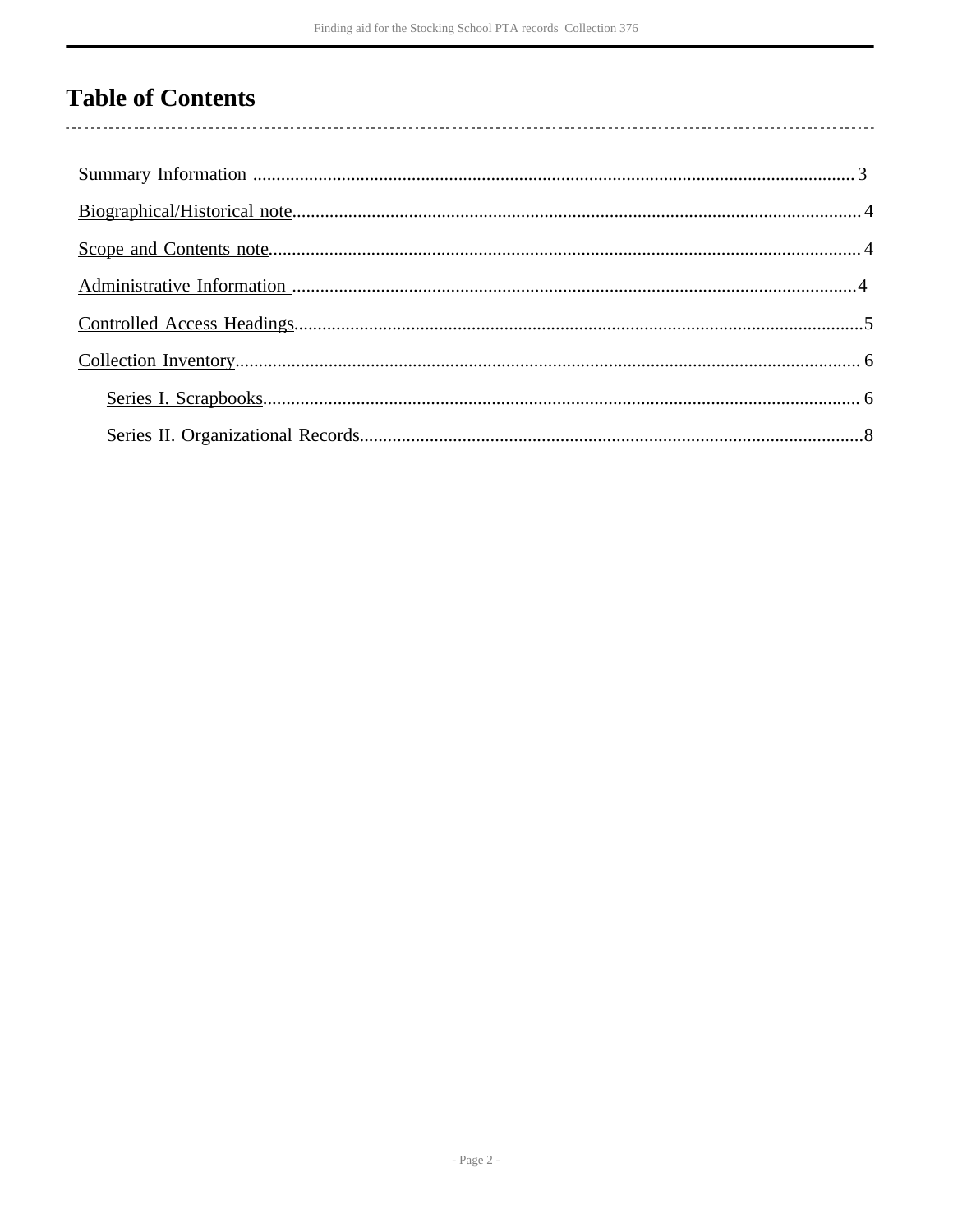# <span id="page-2-0"></span>**Summary Information**

...................................

| <b>Repository</b> | Grand Rapids Public Library, Grand Rapids History and Special<br><b>Collections Department</b>                                                                                                                                                                                                                                                                                                                                                                                                    |
|-------------------|---------------------------------------------------------------------------------------------------------------------------------------------------------------------------------------------------------------------------------------------------------------------------------------------------------------------------------------------------------------------------------------------------------------------------------------------------------------------------------------------------|
| <b>Title</b>      | Stocking School PTA records                                                                                                                                                                                                                                                                                                                                                                                                                                                                       |
| Date [inclusive]  | 1922-1965                                                                                                                                                                                                                                                                                                                                                                                                                                                                                         |
| <b>Extent</b>     | 3.0 Linear feet                                                                                                                                                                                                                                                                                                                                                                                                                                                                                   |
| Language          | English                                                                                                                                                                                                                                                                                                                                                                                                                                                                                           |
| <b>Abstract</b>   | This collection contains scrapbooks and meeting minutes of the Stocking<br>School Parent Teacher Association in Grand Rapids, Michigan. The<br>organization was first formed in 1906 as the Mother's Club at Seventh<br>Street School. The scrapbooks include newspaper clippings, photographs<br>and programs. Information covers the school, principals, teachers, students<br>and parents. Some material from the city and state level of the Parent<br>Teachers Association is also included. |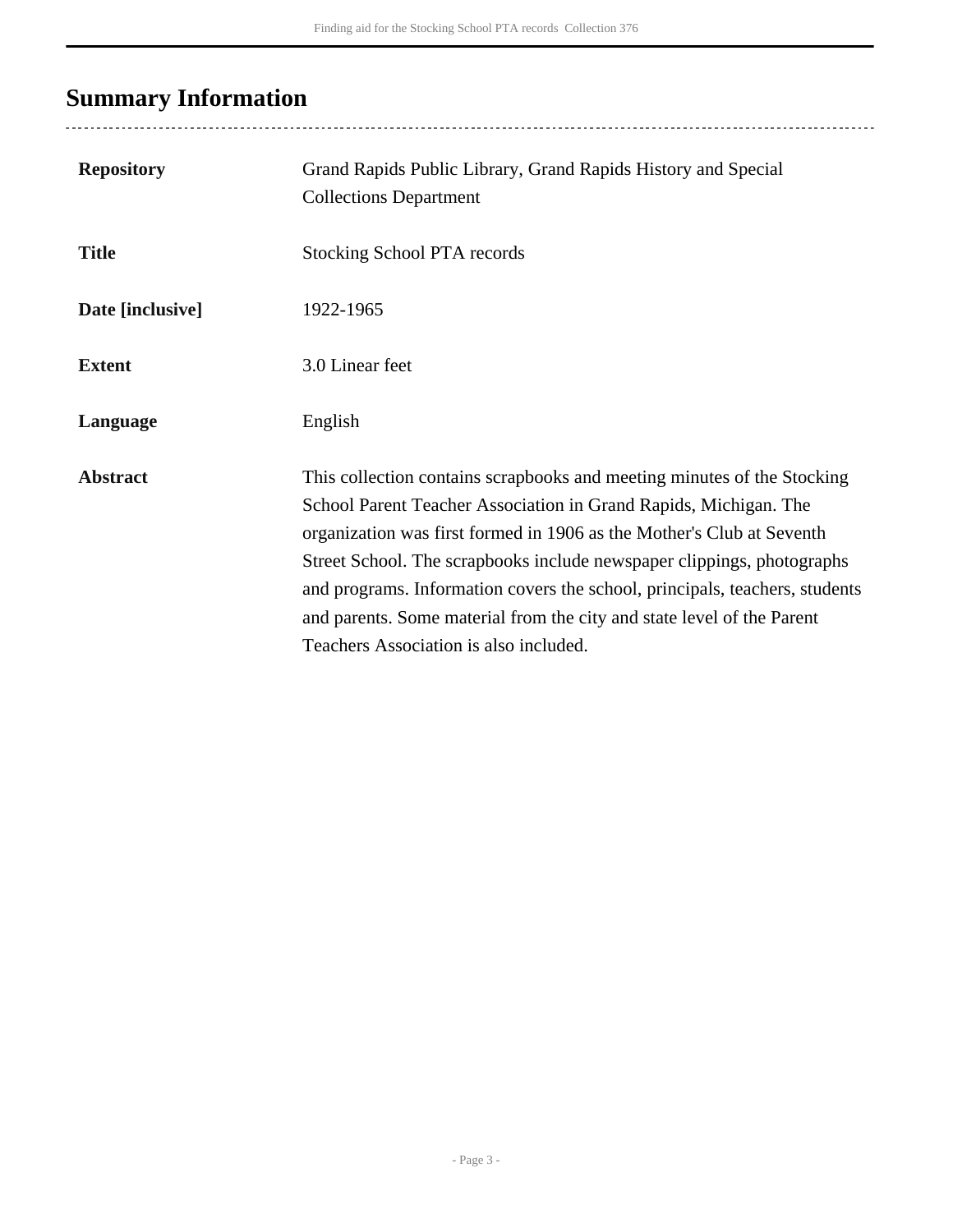# <span id="page-3-0"></span>**Biographical/Historical note**

In the late 1880s, Seventh Street School was constructed at the southeast corner of Seventh Street and Stocking Avenue. In 1906, an organization called The Mothers Club was formed, whose mission was "to bring a about a closer unity between the home and school."

In 1923, a new school was built at the northeast corner of Seventh Street and Walker Avenue. The property had belonged to the Stocking family and the school was named Stocking School after them. The Mother's Club was continued at the new school, but at some point was renamed the Stocking School Parent Teachers Association.

When it was first constructed, Stocking School was home to an Orthopedic school, which was associated with Mary Free Bed. The school provided classes and therapy for children with disabilities. In 1929, the orthopedic school was moved to Eastern Elementary School.

Grand Rapids Public Schools closed Stocking Elementary after the 2009-2010 school year. As of early 2011, the City of Grand Rapids is working to purchase the school property and turn it into a neighborhood park.

## <span id="page-3-1"></span>**Scope and Contents note**

The collection contains scrapbooks and meeting minutes of the Stocking School Parent Teacher Association. The contents mostly focus on the activities of the association, such as fund raising, field trips, events, conferences and programs. Newspaper clippings are included throughout the scrapbooks and include articles featuring students or student's parents. Some photographs are also included.

The collection also contains some items from the city and state levels of the PTA.

## <span id="page-3-2"></span>**Administrative Information**

#### **Publication Information**

Grand Rapids Public Library, Grand Rapids History and Special Collections Department March 2011

#### **Immediate Source of Acquisition note**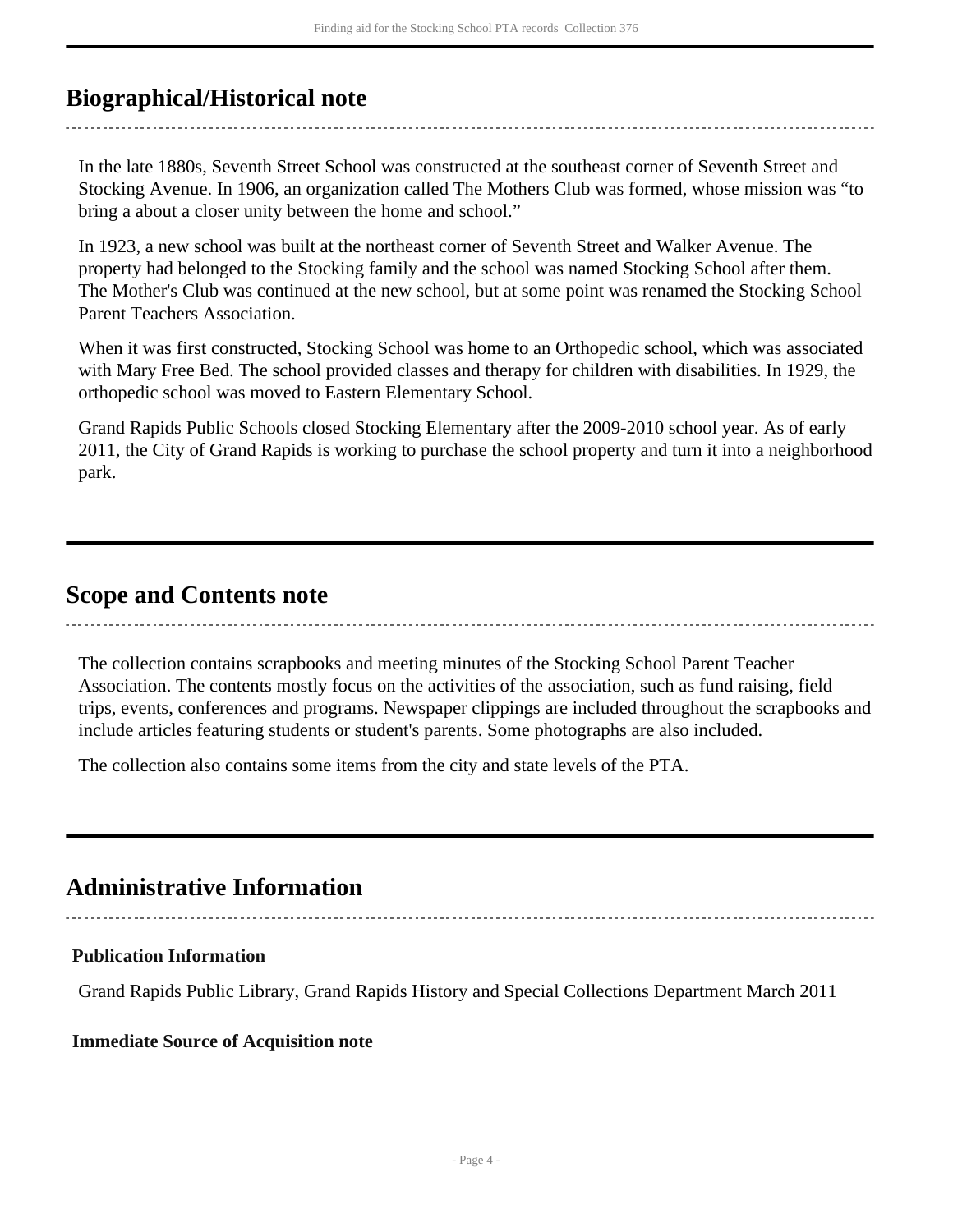Katherine Sainz, accession number 2010.024.

# <span id="page-4-0"></span>**Controlled Access Headings**

### **Corporate Name(s)**

 $\mathbf{r}$ 

• Stocking Elementary School. (Grand Rapids, Mich.)

### **Geographic Name(s)**

• Grand Rapids (Mich.) -- History

## **Subject(s)**

- Elementary schools -- Michigan -- Grand Rapids
- Parents' and teacher's associations -- Michigan -- Grand Rapids -- History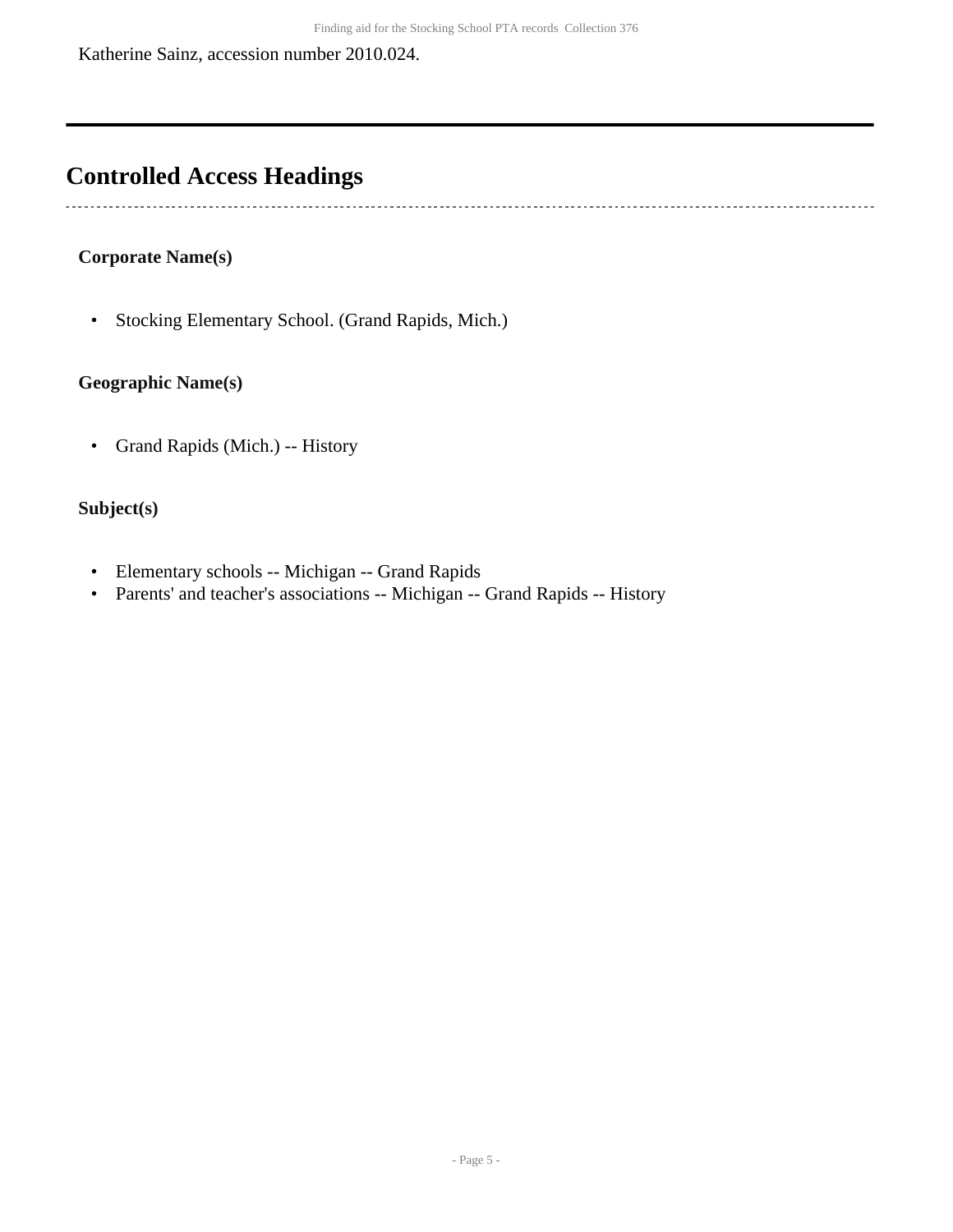# <span id="page-5-0"></span>**Collection Inventory**

<span id="page-5-1"></span>**Series I. Scrapbooks** 

#### **Scope and Contents note**

The original order of the scrapbooks is maintained as much as possible. Some loose items were removed to separate folders. The 1953-1956 scrapbook was in poor condition and the original order could not be determined.

|                                                   | <b>Box</b>     | Folder     |
|---------------------------------------------------|----------------|------------|
| Scrapbook 1922-1951                               | $\overline{4}$ | 3, 4       |
|                                                   |                | <b>Box</b> |
| Publicity Year Book April 1932-March 1933         |                | 3          |
| Publicity Record Book April 1933-March 1934       |                | 3          |
|                                                   | <b>Box</b>     | Folder     |
| Loose photograph, 1933-1934 Publicity Record Book | $\mathbf{1}$   | 10         |
|                                                   |                | <b>Box</b> |
| Publicity Year Book April 1937-March 1938         |                | 3          |
|                                                   | <b>Box</b>     | Folder     |
| Loose photographs, 1937-1938 Publicity Year Book  | $\mathbf{1}$   | 11         |
|                                                   |                | <b>Box</b> |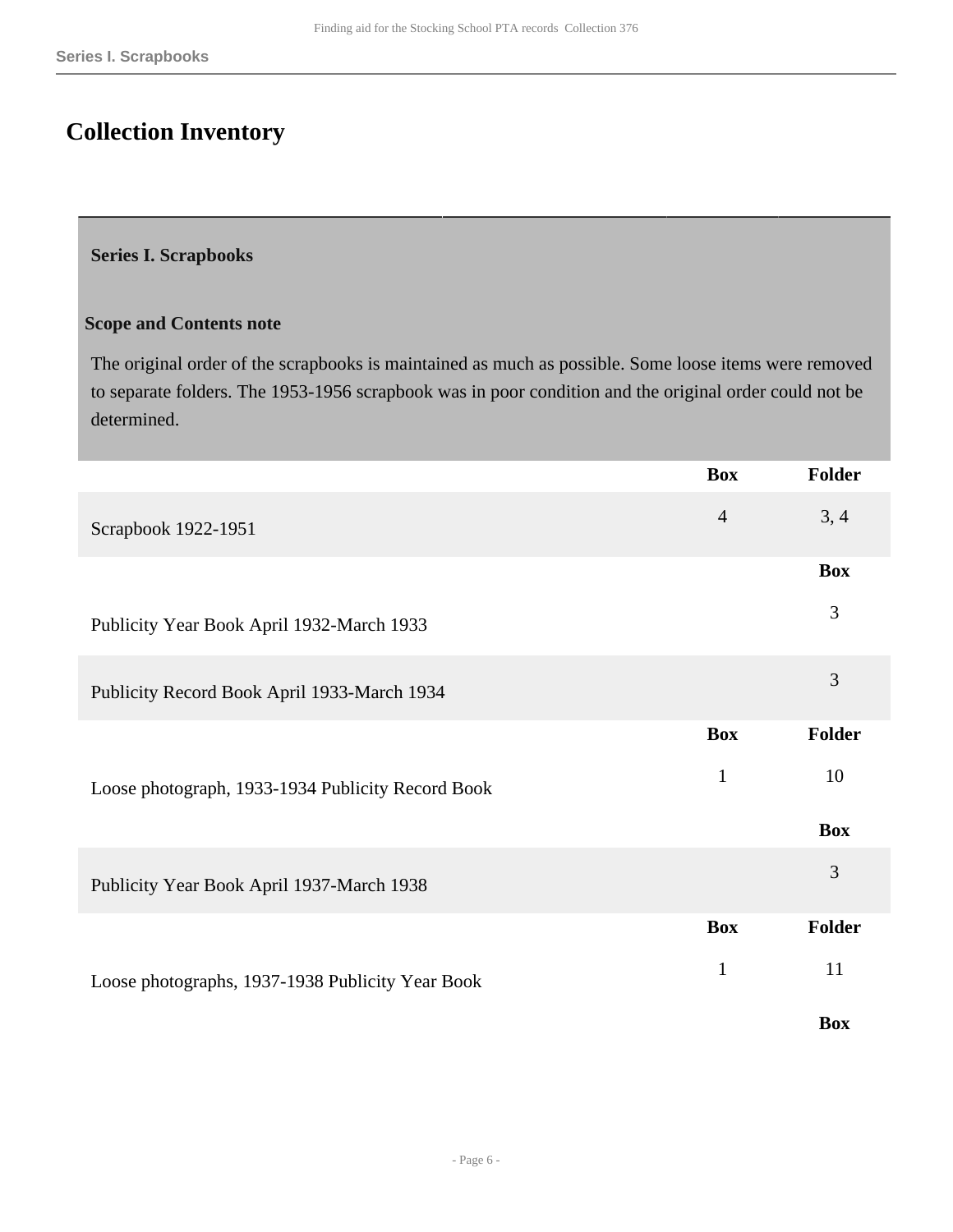| Publicity Year Book 1939-1940                      |                | 3              |
|----------------------------------------------------|----------------|----------------|
|                                                    | <b>Box</b>     | <b>Folder</b>  |
| Loose items, 1939-1940 Publicity Year Book         | $\mathbf{1}$   | 12             |
|                                                    |                | <b>Box</b>     |
| Publicity Record Book April 1940-March 1941        |                | 3              |
| Publicity Record Book April 1941-March 1942        |                | $\overline{2}$ |
|                                                    | <b>Box</b>     | Folder         |
| Loose items, 1941-1942 Record Book, p. 8           | $\mathbf{1}$   | 13             |
| Loose items, 1941-1942 Record Book, p. 11          | $\mathbf{1}$   | 14             |
| Loose items, 1941-1942 Record Book                 | $\mathbf{1}$   | 15             |
|                                                    |                | <b>Box</b>     |
| Stocking School PTA Publicity April 1943-June 1944 |                | $\overline{2}$ |
|                                                    | <b>Box</b>     | <b>Folder</b>  |
| Publicity April 1945-June 1946                     | $\sqrt{2}$     | $\mathbf{1}$   |
| Scrapbook 1946                                     | $\overline{2}$ | $\overline{2}$ |
| Scrapbook 1951-1953                                | $\overline{2}$ | 3, 4           |
| Scrapbook 1952-1953                                | $\overline{4}$ | 1, 2           |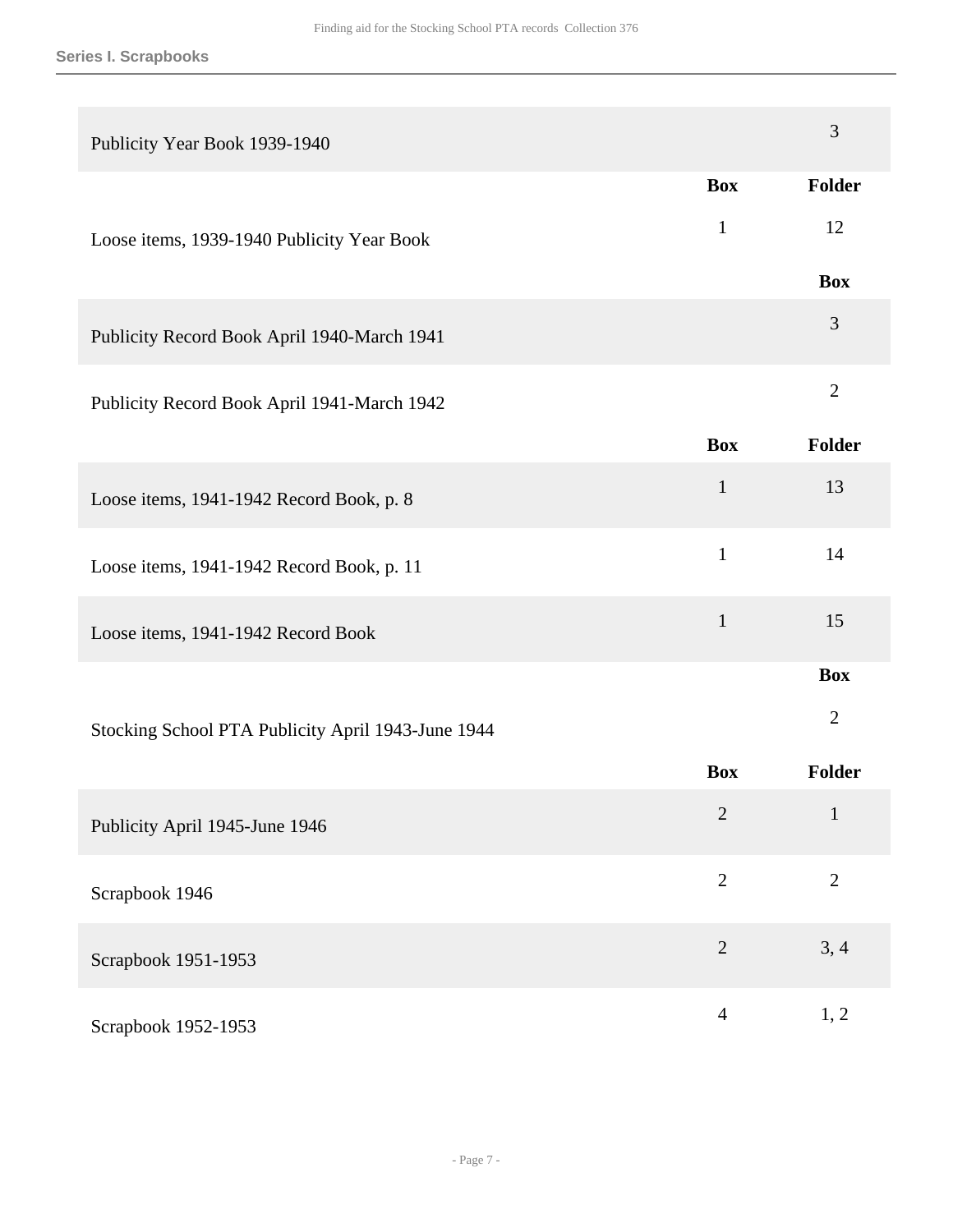| Scrapbook 1953-1956                                   | $\overline{2}$ | 5          |
|-------------------------------------------------------|----------------|------------|
|                                                       |                | <b>Box</b> |
| Scrapbook 1957-1960                                   |                | 4          |
| Scrapbook 1960-1961                                   |                | 4          |
|                                                       | <b>Box</b>     | Folder     |
| School Pictures, lists (found in 1960-1961 scrapbook) |                | 9          |

#### <span id="page-7-0"></span>**Series II. Organizational Records**

#### **Scope and Contents note**

This series includes meeting minutes, photographs (also included in scrapbooks) and reports.

|                                                                   | <b>Box</b> | <b>Folder</b> |
|-------------------------------------------------------------------|------------|---------------|
| Executive Board of Stocking School PTA meeting minutes 1940-1945  | 1          |               |
| Executive Board of Stocking School PTA, meeting minutes 1945-1956 |            |               |
| Record book, PTA Board meeting minutes 1961-1962                  |            | 3             |
| Record book, Board meeting minutes 1962-1965                      | 1          |               |
| History of Stocking School PTA                                    |            | 5             |